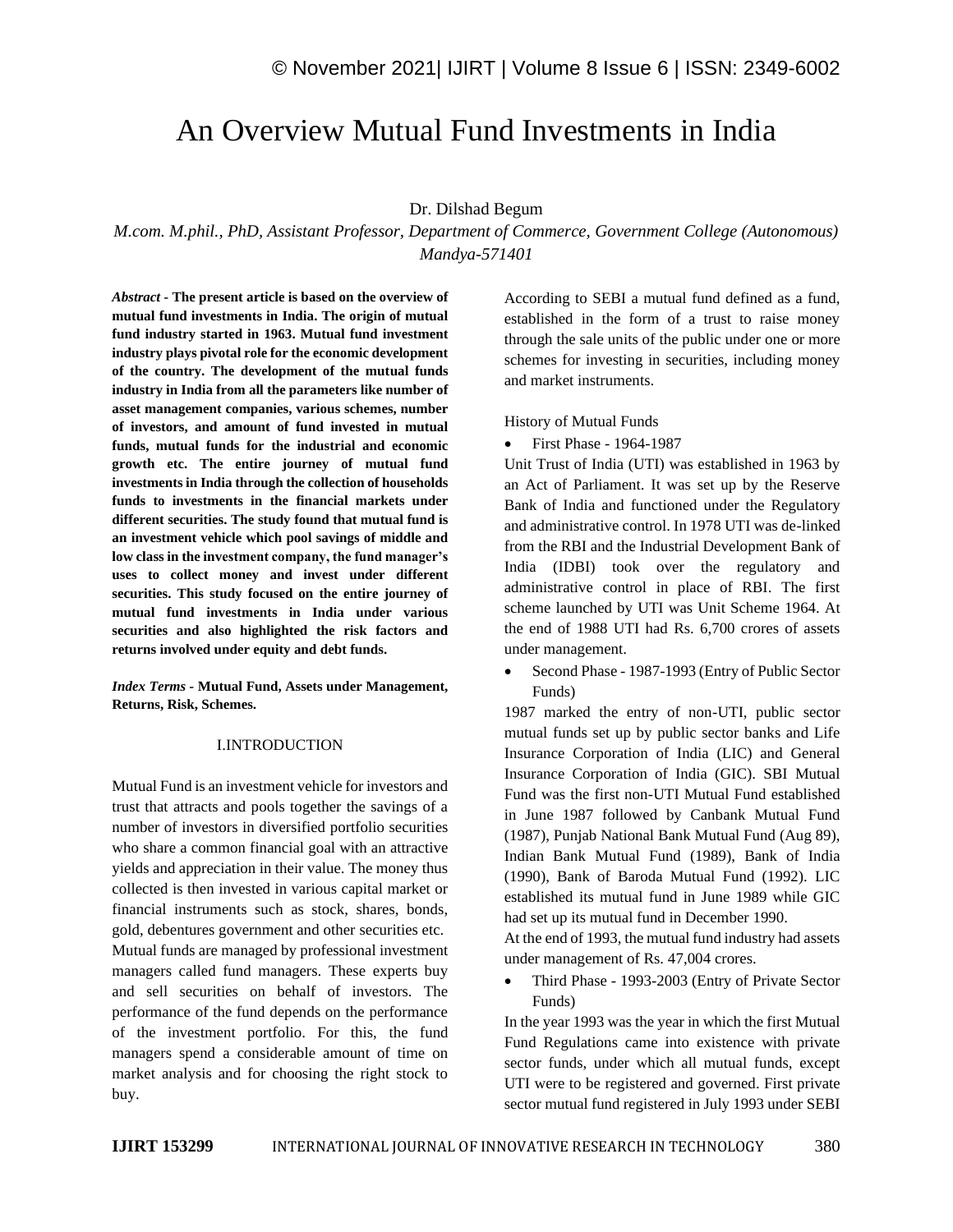Regulations and revised Mutual Fund Regulations in 1996 and also witnessed several mergers and acquisitions. As at the end of January 2003, there were 33 mutual funds with total assets of Rs. 1,21,805 crores. The UTI with Rs. 44,541 crores of assets under management.

• Fourth Phase - since February 2003

In UTI was bifurcated into two separate entities. The Specified Undertaking of the Unit Trust of India with assets under management of Rs. 29,835 crores, the assets of US 64 scheme, assured return and certain other schemes and functioning under an administrator rules framed by Government of India and does not come under the purview of the Mutual Fund Regulations.

Basic Terms Should Know Before Investing In Mutual Funds

There are 44 mutual funds companies

1. Asset Management company (AMC): like -SBI, HDFC, ICICI Prudential etc

- 2. Asset Under Management (AUM) Value of Assets
- 3. Net Asset Value (NAV) based on units
- 4. Expense Ratio charging fees
- 5. Fund Manager (Agent)
- 6. Scheme information document (information about company)
- 7. New Fund Offer (NFO) newly investment
- 8. Exit Load checking out from mutual funds

Methods of Investments

1. SIP- Systematic Investment Plan - low risk – low returns

2. Lump sum – High risk – high returns

#### How Mutual Funds Work



Types of Mutual Funds

1. Equity funds: In contradiction to debt funds, equity funds investing money in stocks /shares of companies. Capital appreciation is an important aim for these funds. But since the returns on equity funds are linked to market movements of stocks, these funds have a higher degree of risk. Equity funds can include specialty funds like infrastructure, fast moving consumer goods and banking. They is a good choice to invest for long term goals such as retirement planning or buying a house as the level of risk comes down over time.

- 1) Investing in Shares Long term High returns – Low risk(sometimes high risk)
- 2) Diversification investing in different sectors
- 3) Professional Expertise
- 4) Low investment is enough(min Rs.500)
- 5) High Liquidity (can take cash at any time)
- 6) Tax benefits

Totally there are 11 types of equity mutual funds

- 2. Debt Funds: Debt funds (also known as fixed income funds) these are funds that invest in debt instruments e.g. company debentures, government bonds and other fixed income assets. These funds aim to offer reasonable returns to the investor and are considered relatively less risky. They are considered safe investments and provide fixed returns. These funds do not deduct tax at source so if the earning from the investment is more than Rs. 10,000 then the investor is liable to pay tax.
	- a) Investing in money markets, Government bonds or securities, debentures
	- b) Low risk- low returns
	- c) Risks- (1) credit risk –(loan) (2) Interest rate risk (depend on RBI regulations)

Short term is the best in debt mutual funds, There are 16 types

3. Hybrid or Balanced Funds: These are funds that invest in a mix of asset classes. Hybrid funds Invest in a mix of both equity and fixed income securities. Based on the allocation between equity and debt. In some cases, the proportion of equity is higher than debt, while in others it is the another way of round. Risk and returns are balanced out this way. An example of a hybrid fund would be 65% to 80% of the investment is made in equities and the remaining 20% to 35% is invested in the debt market. This is so because the debt markets offer a lower risk than the equity market.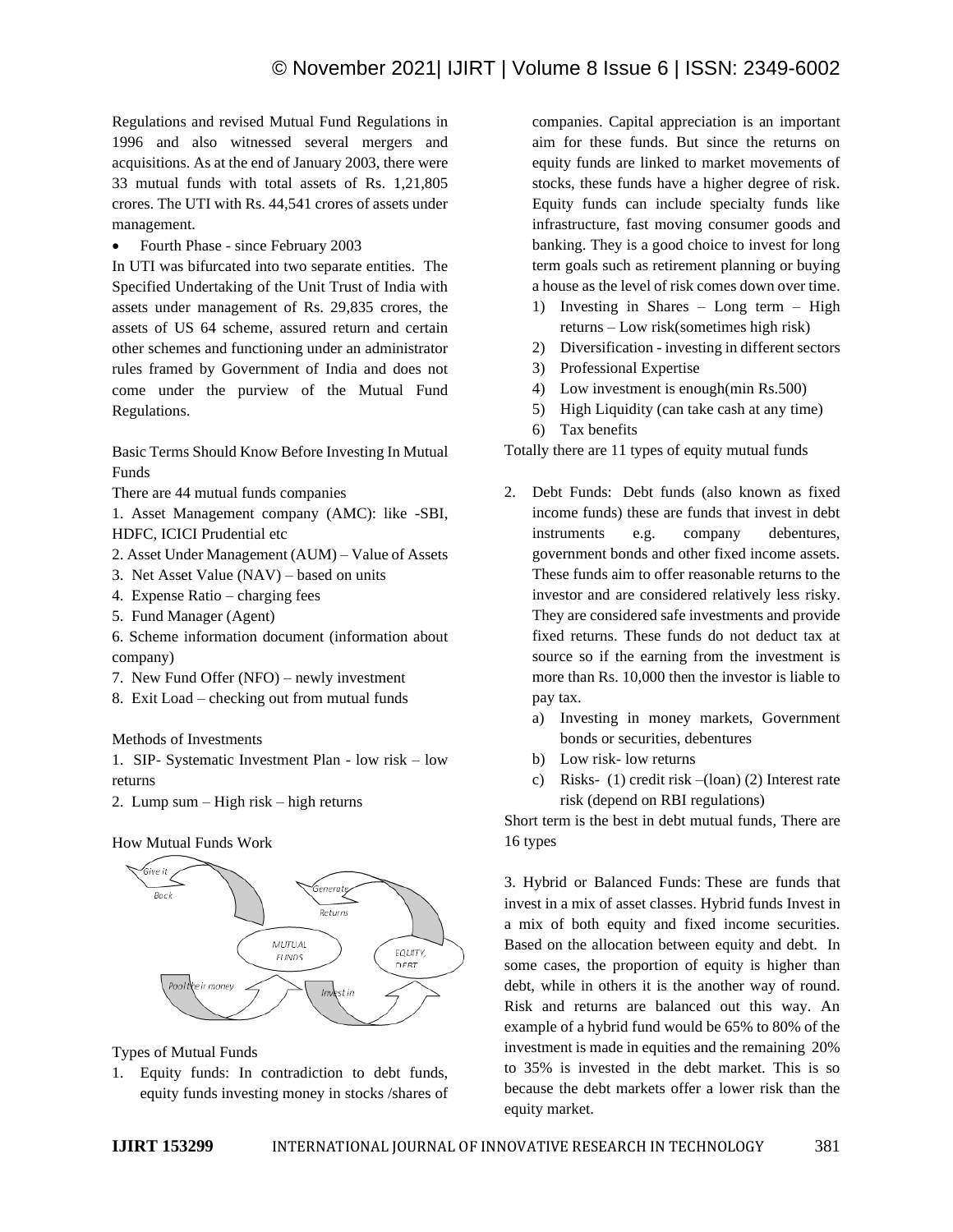

65% to 80% 20% to 35%

### Structure of Mutual Funds

The structure of mutual funds is unique. The constituent functions based on rules and regulations laid by SEBI guidelines. In the year 1992, SEBI was formed to protect the interest of the investors to regulate and promote the development of the securities market. There are various stakeholders involved in a mutual fund but the core structure is three-tier that has been framed by SEBI:

- 1. Sponsor
- 2. Trustee
- 3. Asset Management Company (AMC)
- 1. Sponsor Sponsor is the promoter of mutual fund. When the Sponsor decides to start a mutual fund business, first need to approach SEBI and based on the criteria. The eligibility of the sponsor is verified by SEBI.
- 2. Trust and Trustees A mutual fund is formed as a Trust, which comprises – the sponsor(s), Trustees and asset management company. The Trustees are the guardians of mutual fund investors and it ensures that all the funds are managed and the investors' interest is protected. They appoint an asset management company to manage the funds of the investors.
- 3. Asset Management Company (AMC) The major entity is the AMC which is investment manager or fund manager, who manages the money of the investors and its services. The operations are managed by the AMC and it launches various mutual fund schemes in the market as per the need of the investors.

#### II. LITERATURE REVIEW

Kale & Panchapagesan (2012), authors presents an overview of the mutual fund industry in India and the reasons for its poor penetration, which includes lack of objective research and raises key issues regarding the ownership and performance of mutual funds and the importance of regulation to its growth largely under researched in India. Vyas (2012), found that although financial markets have turned to be expensive under different financial instruments. The study highlighted that most of the investors choose bank and post office for deposits as one of the investment avenues, in comparison to Mutual Fund. Goyal (2013), author focused on the entire journey of mutual fund investments in India. A mutual fund an investment company it is an investment vehicle which pools the money of many investors. The study was conducted to analyze and compare the performance of different types of mutual funds in India and concluded that equity funds and money market outperform income funds. Reepu (2017), author highlighted, led to the dawn of industry i.e. mutual fund industry in India how to pool investors savings in mutual funds with minimizing the risk and maximizing the returns and also tries to focus how an attempt to know about mutual fund under various schemes and analyze the different risk factors involved. Goyal & Raj, (2019), author stated the development of the mutual funds parameters like number of asset management companies, number of schemes, number of investors, and mutual funds played major role in the development and economic growth of the country's. The study recommended for overcoming from the challenges which are being faced by mutual funds industry in India. Prabhu et al (2016), authors believed that Mutual Fund Industry in India is at rapid growth rate. It is considered that Mutual Fund investments are less risky in comparison to investments in other securities. But the study found that still several investors are unaware about the benefits of investing in Mutual Funds.

#### III. OBJECTIVES OF THE STUDY

- 1. To study the overview of mutual fund investments in India.
- 2. To identify the standards and describe the recent trends of mutual funds process in India

#### IV. RESEARCH METHODOLOGY

The study conducted using descriptive type of methodology. The study depends on secondary data and to confirm the feasibility of the study. SECONDARY DATA

The Secondary data are collected from Journals, Articles, published data, Reports, Books, Periodicals, Research Papers, Websites, Manuals etc.